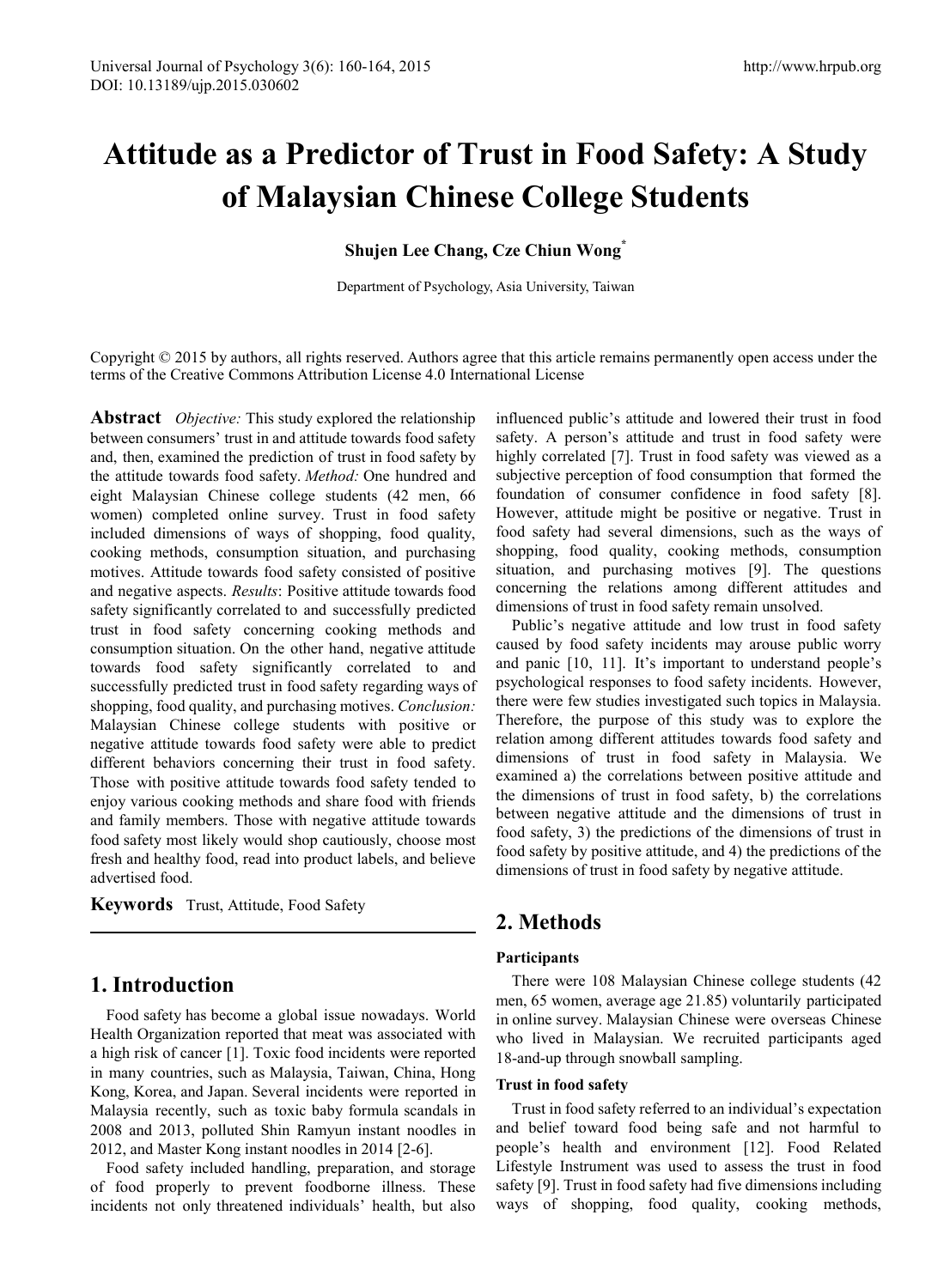consumption situation, and purchasing motives. Ways of shopping referred to how consumers shopping for food and factors influencing their decision in food selection. Secondly, food quality was what kinds of food quality consumers concerned, such as freshness, health, taste and etc. Third, cooking methods referred to the procedure and time spent in meal preparation. Next, consumption situation was the habit of having meals with certain people or in certain circumstance. Lastly, purchasing motives referred to the expectation of food quality and brand preference. The scale ranged from 69 to 483 and comprised of 69 7-point Likert questions, with 1 indicating completely disagree and 7 indicating completely agree. Higher scores indicated higher trust in food safety.

#### **Attitude toward food safety**

Attitude towards food safety referred to an individual's opinion and behavior concerning the occurrence of food safety incidents and issues. Consumer Confidence in the Safety of Food Instruments was used to evaluate attitude toward food safety incidents under intensive exposure of media [13, 14]. Attitude towards food safety included positive and negative aspects; the scale ranged from 26 to 130 and consisted of 26 5-point Likert questions with 1 indicating strongly disagree and 5 indicating strongly agree.

#### **Data analysis**

Pearson product-moment correlation coefficient analysis was used to investigate the correlations between attitude and trust in food safety. Linear regression analysis was used to examine the prediction of trust in food safety by attitude toward food safety.

#### **3. Results**

Table 1 shows the correlations between attitude and trust in food safety. Positive attitude was significantly and positively correlated with cooking methods and consumption situation. Negative attitude was significantly and positively correlated with ways of shopping, food quality, and purchasing motives. Table 2 presents the results of five regression models. Positive attitude significantly predicted trust in food safety in cooking methods and consumption situation. Negative attitude significantly predicted trust in food safety in ways of shopping, food quality, and purchasing motives.

**Table 1.** Correlation between attitude and trust in food safety (*N=*108)

|                              | Attitude |           |  |
|------------------------------|----------|-----------|--|
| Variable                     | Positive | Negative  |  |
| Ways of shopping             | 0.173    | $0.308**$ |  |
| Food Quality                 | $-0.087$ | $0.304**$ |  |
| Cooking methods              | $0.196*$ | 0.185     |  |
| <b>Consumption Situation</b> | $0.222*$ | 0.154     |  |
| <b>Purchasing Motives</b>    | $-0.076$ | $0.316**$ |  |

 $*_{p}$  < 0.05, \*\*  $p$  < 0.01

**Table 2.** Results of regression models

| Model                   | Predictors/Attitude | F          | $\overline{p}$ | Adjusted<br>$R^2$ |
|-------------------------|---------------------|------------|----------------|-------------------|
| 1. Ways of              | Positive            | 3.256      | 0.074          | 0.021             |
| shopping                | Negative            | $11.116**$ | 0.001          | 0.086             |
| 2. Food<br>Quality      | Positive            | 0.813      | 0.369          | $-0.002$          |
|                         | Negative            | 10.809**   | 0.001          | 0.084             |
| 3.Cooking               | Positive            | 4.219*     | 0.042          | 0.029             |
| methods                 | Negative            | 3.770      | 0.055          | 0.025             |
| 4. Consumption          | Positive            | 5.472*     | 0.021          | 0.040             |
| Situation               | Negative            | 2.579      | 0.111          | 0.015             |
| 5.Purchasing<br>Motives | Positive            | 0.614      | 0.435          | $-0.004$          |
|                         | Negative            | $11.792**$ | 0.001          | 0.092             |

 $*_p$  < 0.05,  $*_p$  < 0.01

#### **4. Discussion**

Our findings showed that different attitudes towards food safety were associated with different dimensions of trust in food safety. These findings generally support the previous finding about the correlation between attitude and trust in food safety [7]. Our results further differentiated such correlations by positive and negative attitudes and dimensions of trust. Positive attitude towards food safety were correlated to the cooking methods and consumption situation of trust in food safety. Negative attitude towards food safety were correlated to ways of shopping, food quality, and purchasing motives of trust in food safety.

Positive attitude towards food safety was able to successfully predict the trust in food safety in cooking methods and consumption situation. Malaysian Chinese college students with positive attitude most likely would prefer to cook at home, a safer way to prepare food and lower risk of illness [15]. They probably had a strong tendency to be willing to spend time in planning meals, trying new recipes, enjoying sharing food with friends and family members.

On the other hand, negative attitude toward food safety was able to successfully predict the trust in food safety in ways of shopping, food quality, and purchasing motives. When shopping for food, Malaysian Chinese college students with negative attitude might check prices, read labels cautiously, plan before shopping, and select the most fresh and nutritious food. The occurrences of food safety indicated food risk management problems and reduced confidence of consumer [16]. They might avoid certain brains, believe in experts' advices, and love to shop in specialty stores.

Our findings indicated the need of enhancing public's trust and developing stronger positive attitude towards food safety. Governmental health institutes should further promote correct concepts of food safety to public and food industry. Consumers should advance their knowledge about food safety. Consumers' healthy preferences in food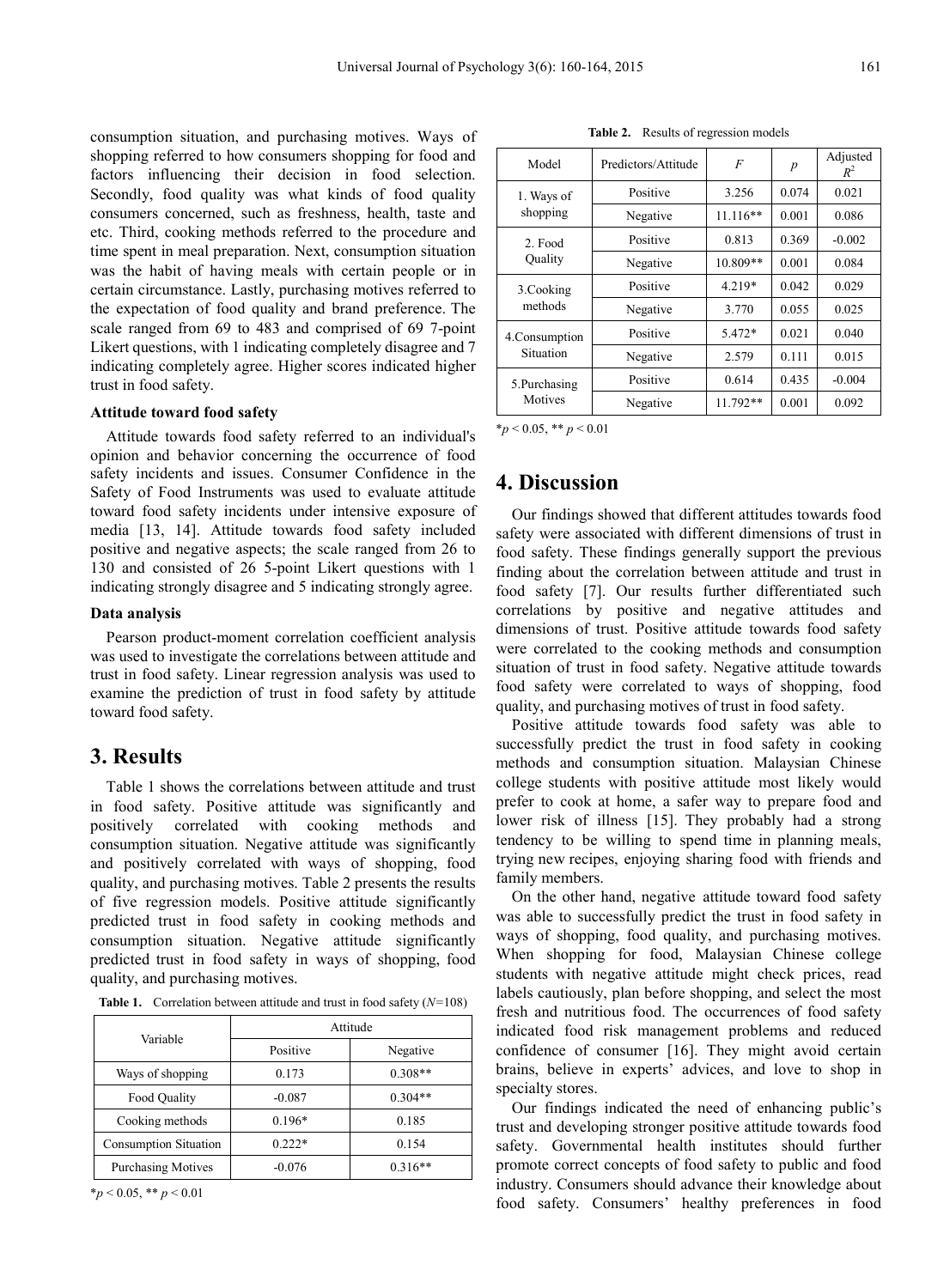purchase might influence food industry to produce food without harming consumer health. Food industry should examine professional ethical principles in the process of producing food. Comprehensive food safety regulations and policies in food preparation and distribution should be established and implemented thoroughly in order to guard public health.

# **5. Conclusions**

Malaysian Chinese college students with positive or negative attitude towards food safety were able to predict different behaviors concerning their trust in food safety. Those with positive attitude towards food safety tended to enjoy various cooking methods and shared food with friends and family members. Those with negative attitude towards food safety most likely would shop cautiously and care about the freshness and nutrition of food. We suggest that government should promote food safety concepts, meanwhile thoroughly implement food safety regulations to protect public health.

# **Appendix**

Part 1: Trust-in-food-safety (7-point Likert Scale)

|                  | <b>Statements</b>                                                                                        |
|------------------|----------------------------------------------------------------------------------------------------------|
| 1.               | To me product information is of high importance. I need to know what the product contains.               |
| $\overline{2}$ . | I compare labels to select the most nutritious food.                                                     |
| 3.               | I compare product information labels to decide which brand to buy.                                       |
| 4.               | I have more confidence in food products that I have seen advertised than in unadvertised products.       |
| 5.               | I am influenced by what people say about a food product.                                                 |
| 6.               | Information from advertising helps me to make better buying decisions.                                   |
| 7.               | Shopping for food does not interest me at all.                                                           |
| 8.               | I just love shopping for food                                                                            |
| 9.               | Shopping for food is like a game to me.                                                                  |
| 10.              | I do not see any reason to shop in specialty food stores.                                                |
| 11.              | I like buying food products in specialty stores where I can get expert advice.                           |
| 12.              | I like to know what I am buying, so I often ask questions in stores where I shop for food.               |
| 13.              | I always check prices, even on small items.                                                              |
| 14.              | I notice when products I buy regularly change in price.                                                  |
| 15.              | I look for ads in the newspaper for store special and plan to take advantage of them when I go shopping. |
| 16.              | Before I go shopping for food, I make a list of everything I need.                                       |
| 17.              | I make a shopping list to guide my food purchases.                                                       |
| 18.              | Usually I do not decide what to buy until I am in the shop.                                              |
| 19.              | I prefer to buy natural products, i.e., product without preservatives.                                   |
| 20.              | To me the naturalness of food that I buy is an important quality.                                        |
| 21.              | I try to avoid food products with additives.                                                             |
| 22.              | I always try to get the best quality for the best price.                                                 |
| 23.              | I compare prices between product variants in order to get the best value for money.                      |
| 24.              | It is important for me to know that I get quality for all my money.                                      |
| 25.              | I love to try recipes from foreign countries.                                                            |
| 26.              | I like to try new foods that I have never tasted before.                                                 |
| 27.              | Well-known recipes are indeed the best.                                                                  |
| 28.              | I always buy organically grown food products if I have the opportunity.                                  |
| 29.              | I make a point of using natural or ecological food products.                                             |
| 30.              | I don't mind paying a premium for ecological food products.                                              |
| 31.              | I find taste in food products important.                                                                 |
| 32.              | When cooking, I first and foremost consider the taste.                                                   |
| 33.              | It is important to choose food products for their nutritional value rather than for their taste.         |
| 34.              | I prefer fresh products to canned or frozen products.                                                    |
| 35.              | It is important to me that food product are fresh.                                                       |
| 36.              | I prefer to buy meat and vegetables fresh rather that pre-packed.                                        |
| 37.              | I like to have ample time in the kitchen.                                                                |
| 38.              | Cooking is a task that is best over and done with.                                                       |
| 39.              | I don't like spending too much time on cooking.                                                          |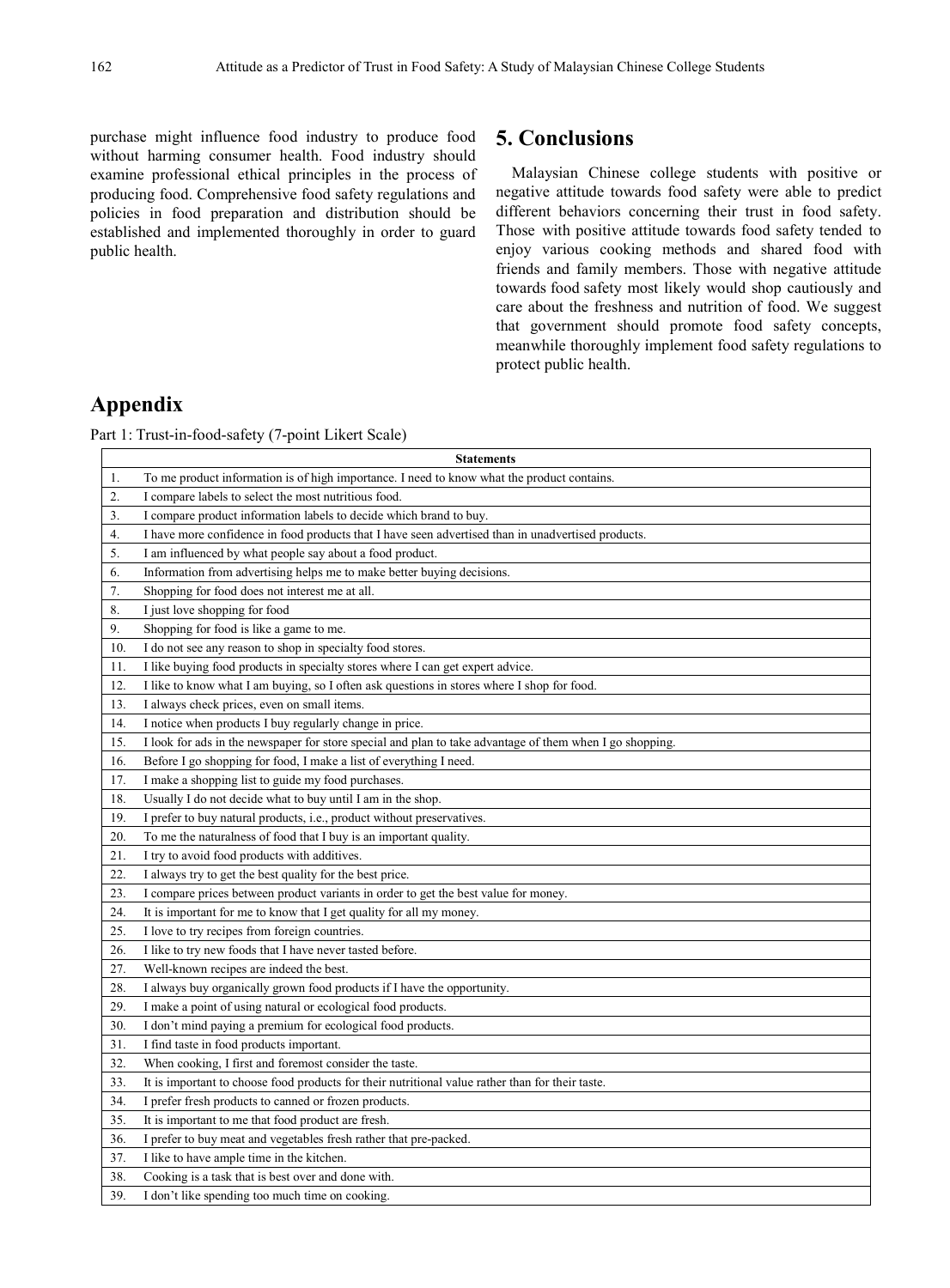| 40. | I like to try out new recipes.                                                                                                    |
|-----|-----------------------------------------------------------------------------------------------------------------------------------|
| 41. | I look for ways to prepare unusual meals.                                                                                         |
| 42. | Recipes and articles on food from other culinary traditions make me experiment in the kitchen.                                    |
| 43. | Frozen foods account for a large part of the food products I use in our household.                                                |
| 44. | We use a lot of ready-to-eat foods in our household.                                                                              |
| 45. | I use a lot if mixes, for instance baking mixes and powder soups.                                                                 |
| 46. | The kids or other members of family always help in the kitchen; for example the peel the potatoes and cut the vegetables.         |
| 47. | My family helps with other mealtime chores, such as setting the table and doing the dishes.                                       |
| 48. | When I do not feel like cooking, I can get one of the other members of my family to do it.                                        |
| 49. | What we are going to have supper is often last-minutes decision.                                                                  |
| 50. | Cooking needs to be planned in advance.                                                                                           |
| 51. | I always plan what we are going to eat couple of days in advance.                                                                 |
| 52. | I consider the kitchen to be the woman's domain.                                                                                  |
| 53. | It is the women's responsibility to keep the family healthy by serving a nutritious diet.                                         |
| 54. | Nowadays, the responsibility of shopping and cooking ought to rely on the husband as much as the wife.                            |
| 55. | I eat before I get hungry, which means that I am never hungry at meal time.                                                       |
| 56. | I eat whatever I feel the slightest bit hungry.                                                                                   |
| 57. | In our house, nibbling has taken over and replaced set eating hours.                                                              |
| 58. | Going out for dinner is a regular part of our eating habits.                                                                      |
| 59. | We often get together with friends to enjoy an easy-to-cook, casual dinner.                                                       |
| 60. | I enjoy going to restaurants with my family and friends.                                                                          |
| 61. | Being praised for my cooking add a lot to my self-esteem.                                                                         |
| 62. | Eating is to me a matter of touching, smelling, tasting and seeing, all the senses are involves. It is a very exciting sensation. |
| 63. | I am an excellent cook.                                                                                                           |
| 64. | I dislike anything that might change my eating habit.                                                                             |
| 65. | I only buy and eat foods which are familiar to me.                                                                                |
| 66. | A familiar dish gives me a sense of security.                                                                                     |
| 67. | Dining with friends is an important part of my social life.                                                                       |
| 68. | When I serve a dinner to friend, the most important thing is that we are together.                                                |
| 69. | Over a meal one may have a lovely chat.                                                                                           |

# Part 2: Attitudes toward food safety (5-point Likert Scale)

| <b>Statements</b>                                                                                   |
|-----------------------------------------------------------------------------------------------------|
| Food products have never been as safe as nowadays.                                                  |
| I believe food products are becoming increasingly safe.                                             |
| Food scares increase my concern about food safety.                                                  |
| In recent months my confidence in food products has decreased.                                      |
| Generally there are few risks involved with food.                                                   |
| Too often it happen that food products are sold in my place that are dangerous to consume.          |
| I worry about the safety of food.                                                                   |
| I do not have faith in the safety of food.                                                          |
| I am afraid to become ill as a consequence of the products I eat.                                   |
| I am confident that food products are safe.                                                         |
| I get very stressed when I think about food safety.                                                 |
| I think the quality of food will increase.                                                          |
| I feel uncomfortable regarding the safety of food.                                                  |
| Generally food products are safe.                                                                   |
| As a result of the occurrence of food safety incidents I am suspicious about certain food products. |
| I feel frustrated about the problems that come up in the area of the safety of food.                |
| I believe few risks are involved in the consumption of food products.                               |
| It scares me that there are problems with managing the safety of food.                              |
| I am calm about all discussions about the safety of food.                                           |
| Problems that occur in the area of food safety make me angry.                                       |
| I feel hopeful about the developments in the area of food safety.                                   |
| I feel nervous when I think about the safety of food products.                                      |
| I am optimistic about the safety of food products.                                                  |
| I panic as a result of food safety incidents that occur.                                            |
| I feel helpless as a consumer, with regard to the safety of food.                                   |
| I am satisfied with the safety of food products.                                                    |